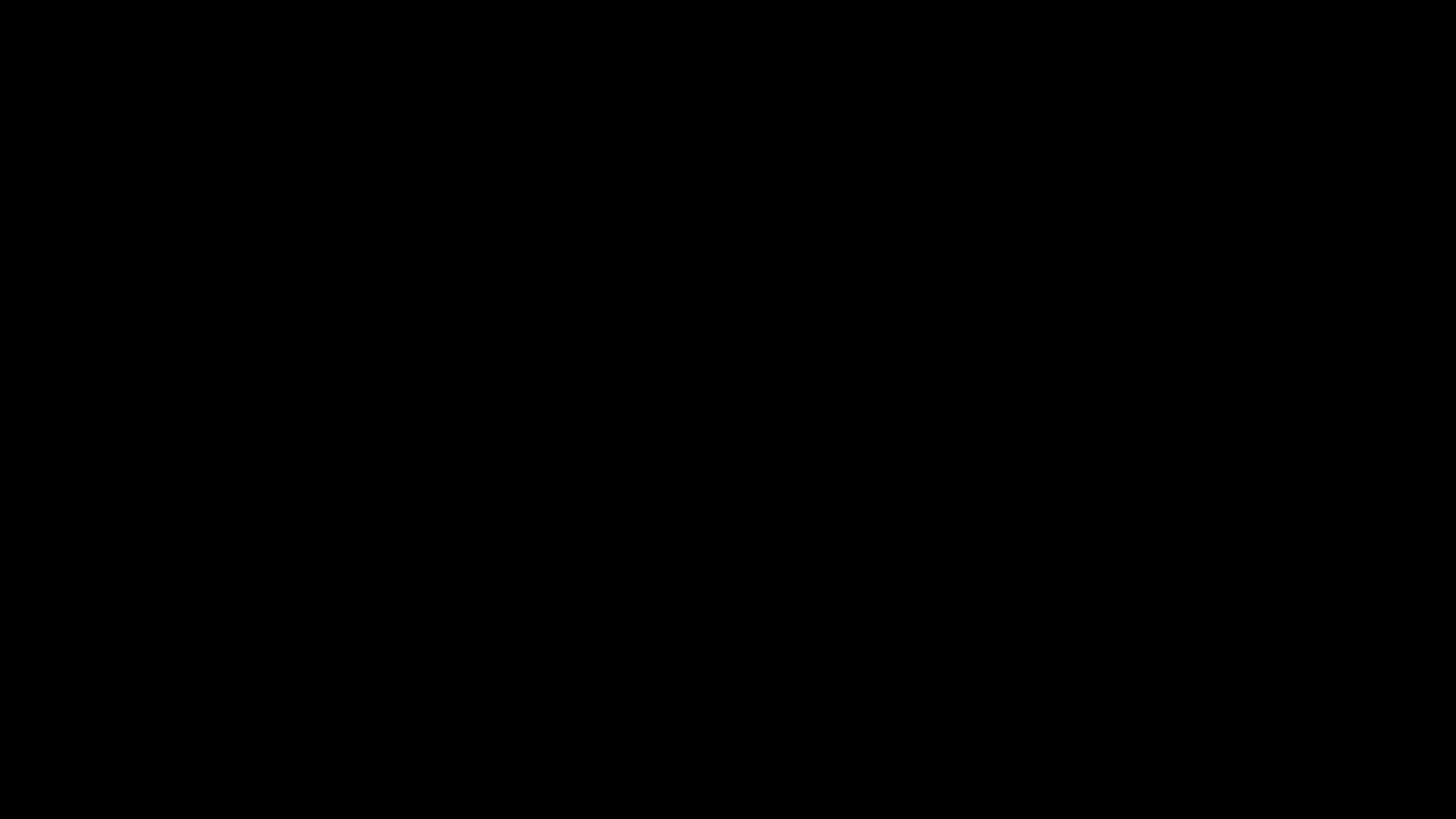# Announcements

# Happy Mother's Day!

• May 15<sup>th</sup> Potluck @ ACC after Second Service • May 28<sup>th</sup> Woman's Craft Party! 10am at Hommas' House. • June 4<sup>th</sup> Duvall Days – Take up the mission!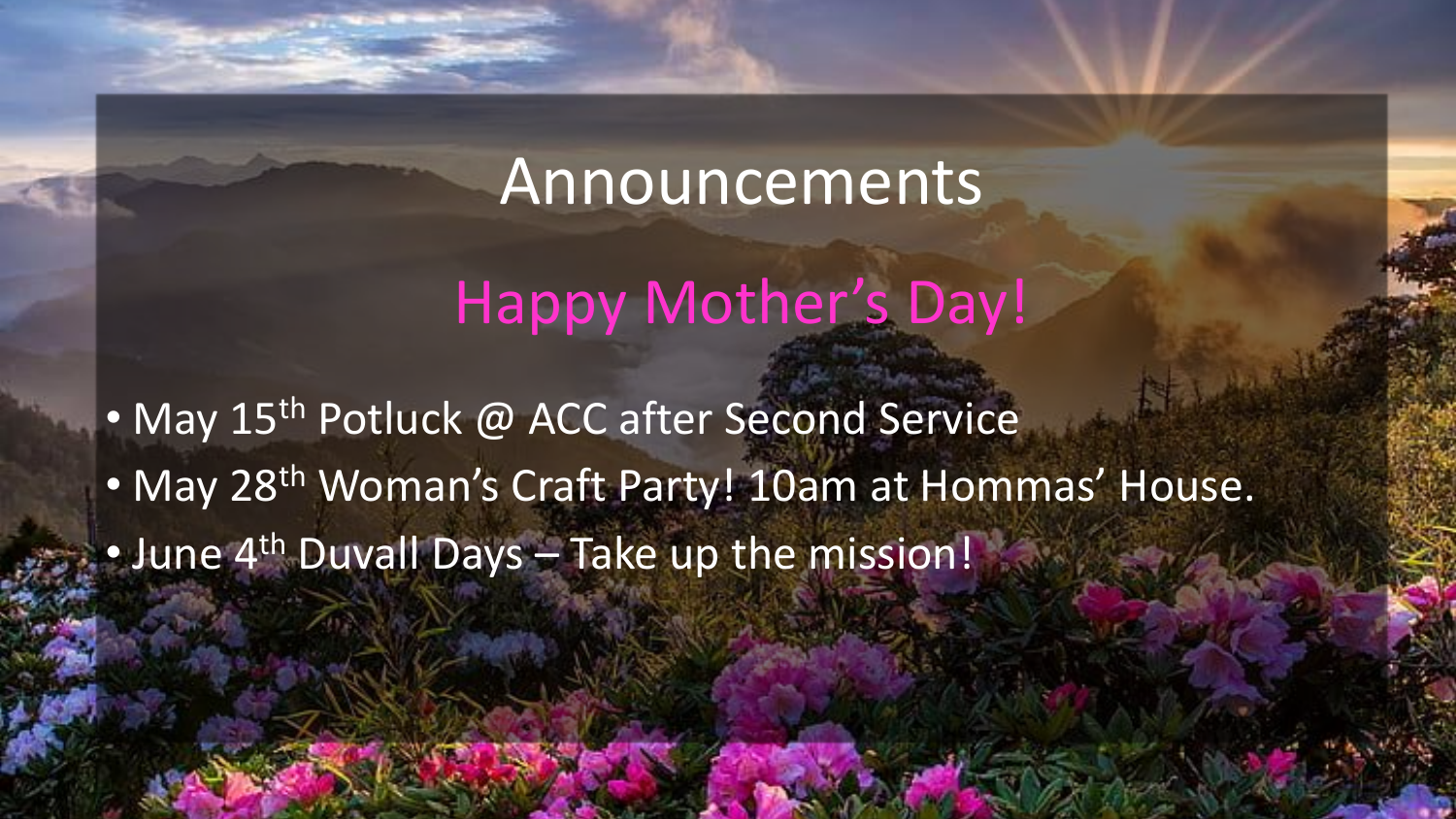

# What's 'Love' got to do with it?

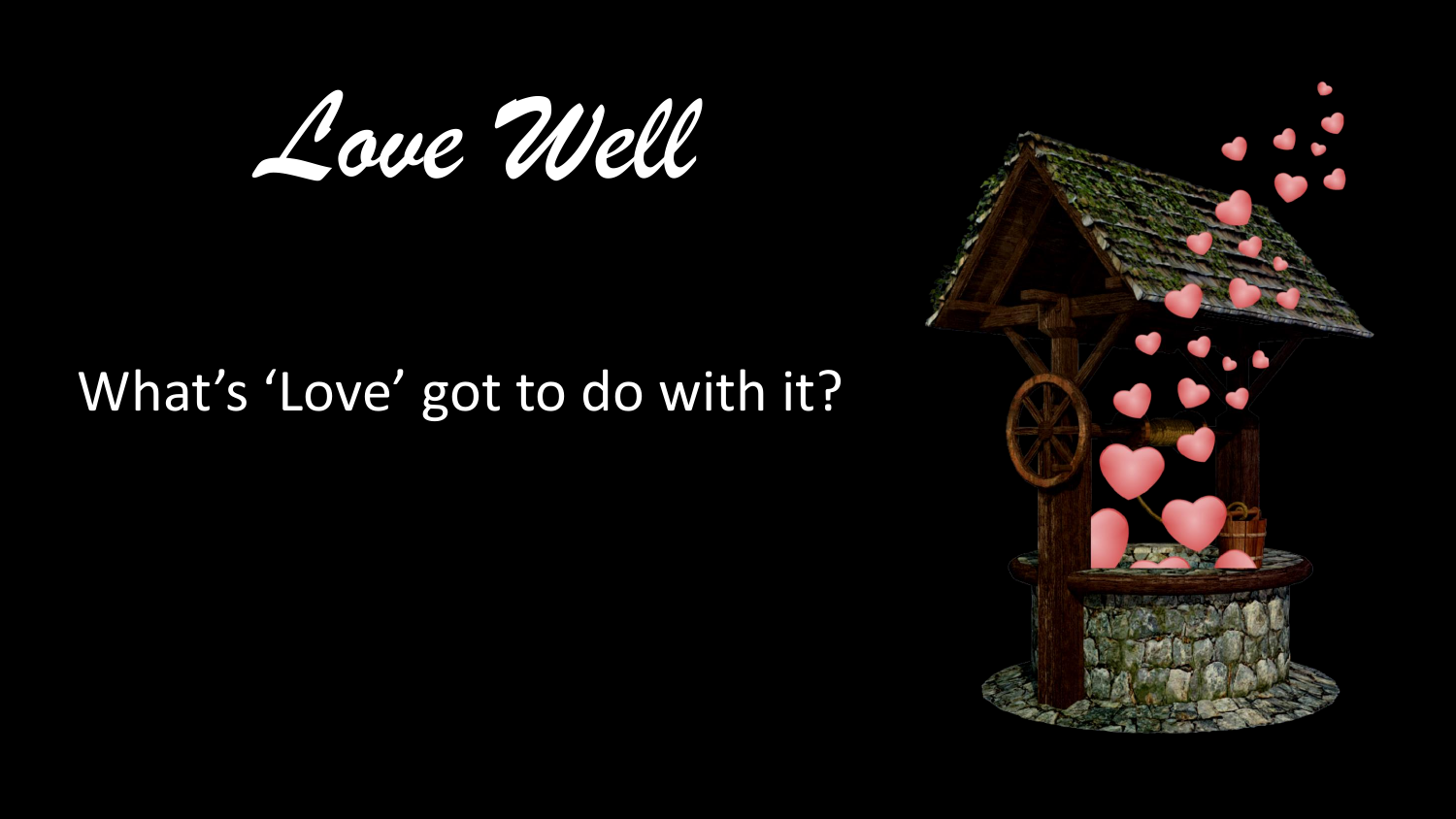

# Fatmir and Dag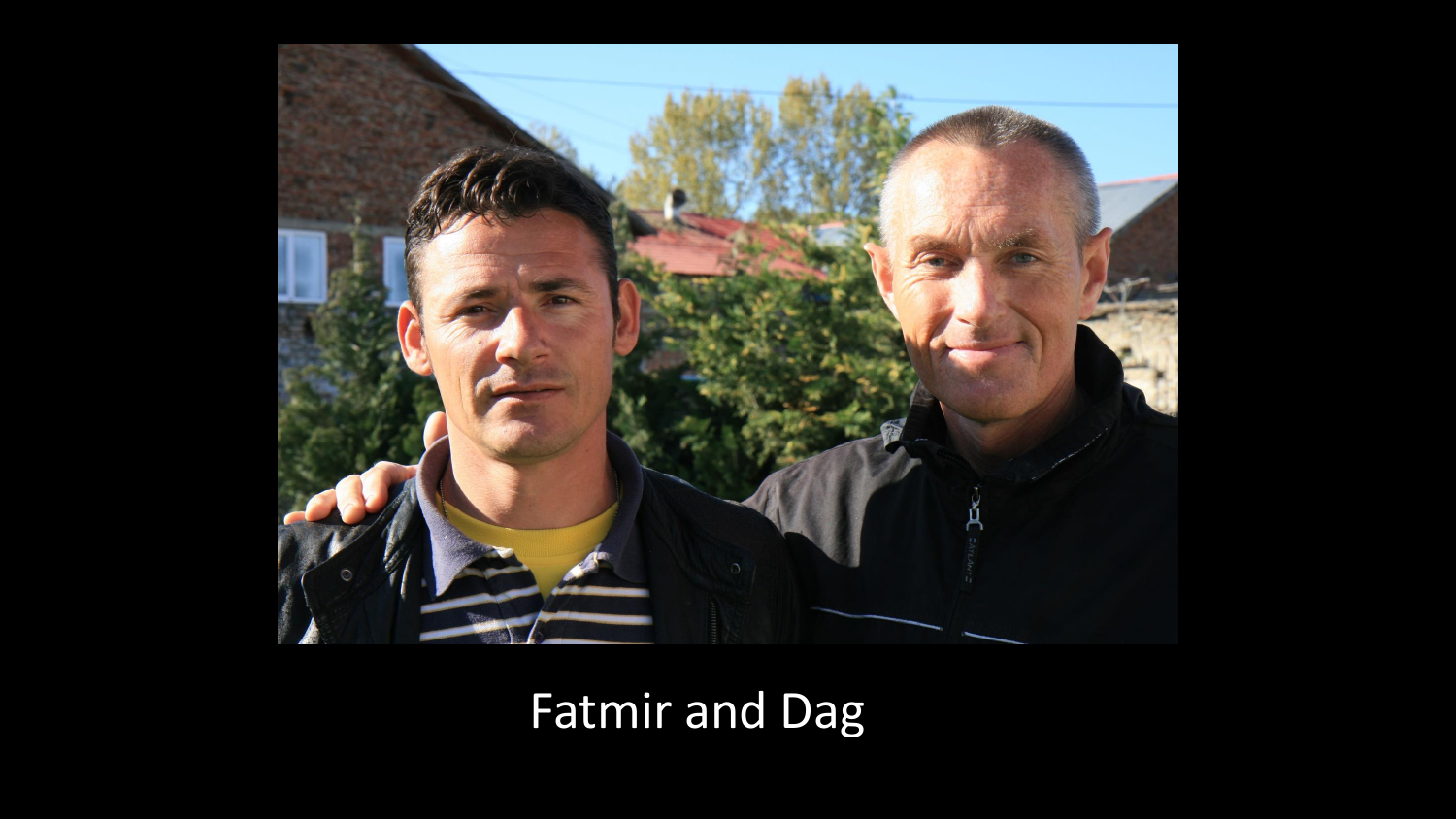

# Who wants to be a pro?

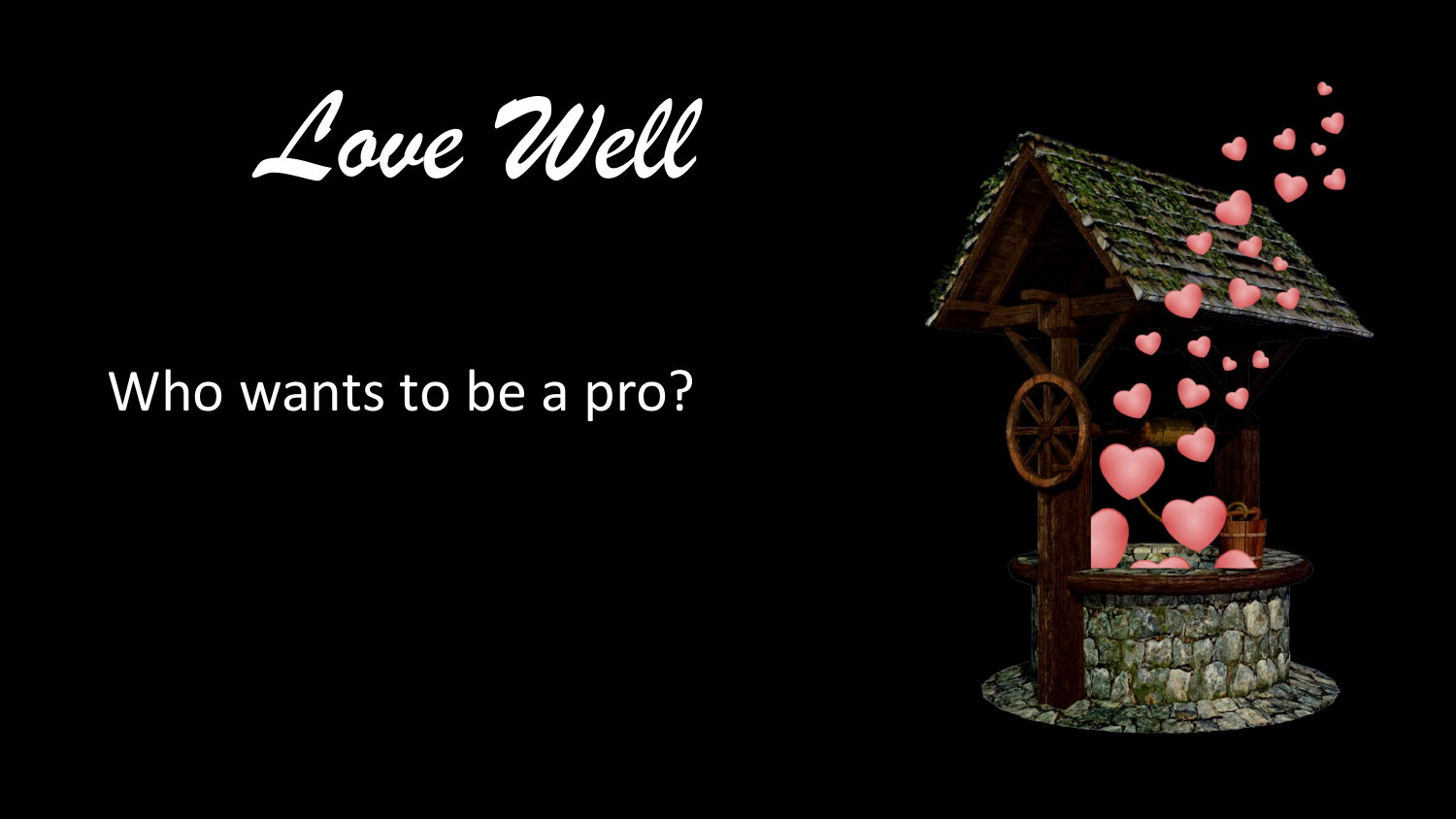### The Greatest Commandment

### Mark 12:28-31

28 One of the teachers of the law came and heard them debating. Noticing that Jesus had given them a good answer, he asked him, "Of all the commandments, which is the most important?"

29 "The most important one," answered Jesus, "is this: 'Hear, O Israel, the Lord our God, the Lord **is** one. 30 Love the Lord your God with all your heart and with all your soul and with all your mind and with all your strength.' 31 The second is this: 'Love your neighbor as yourself' There is no commandment greater than these." NIV

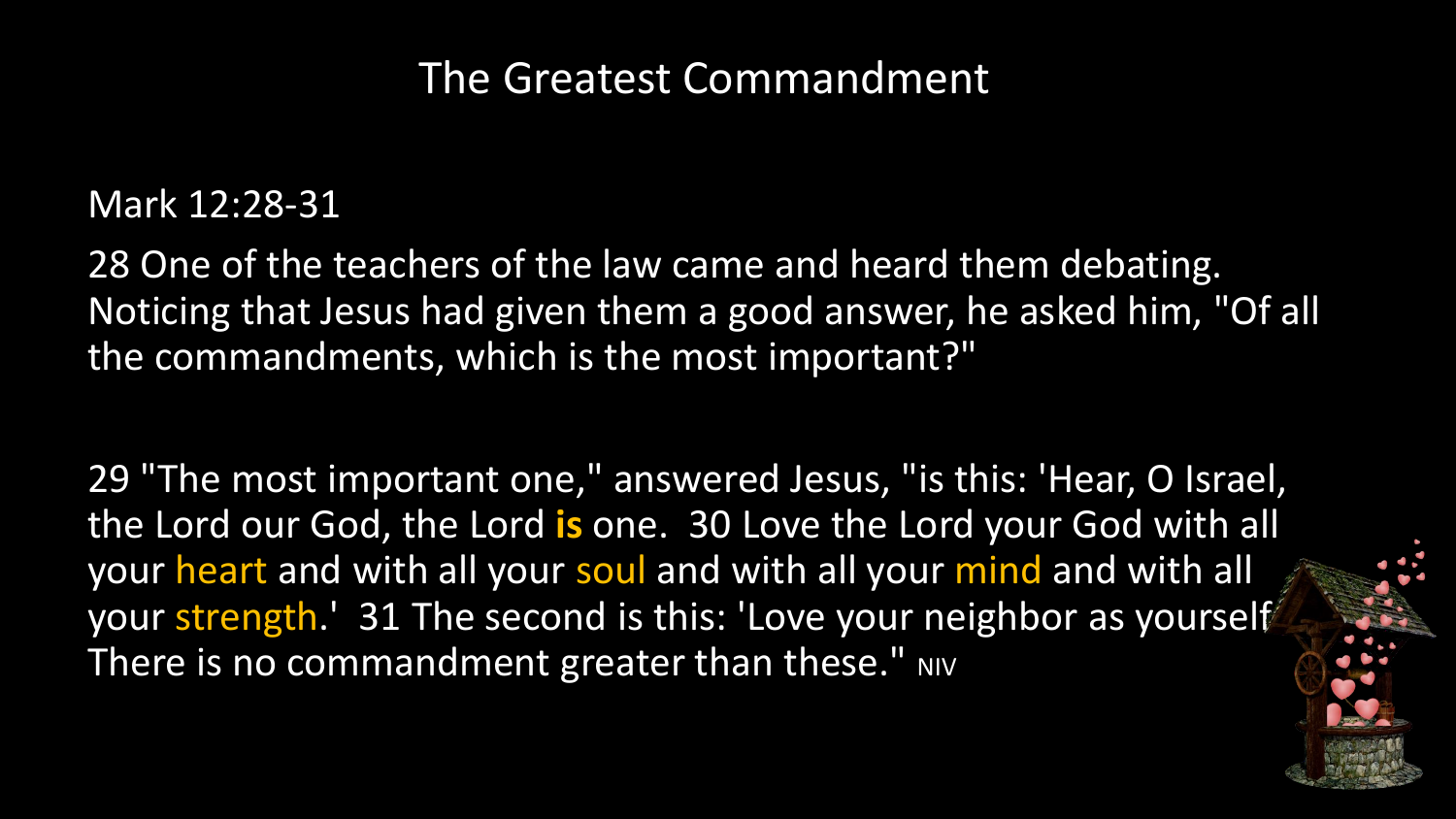# **Shema**

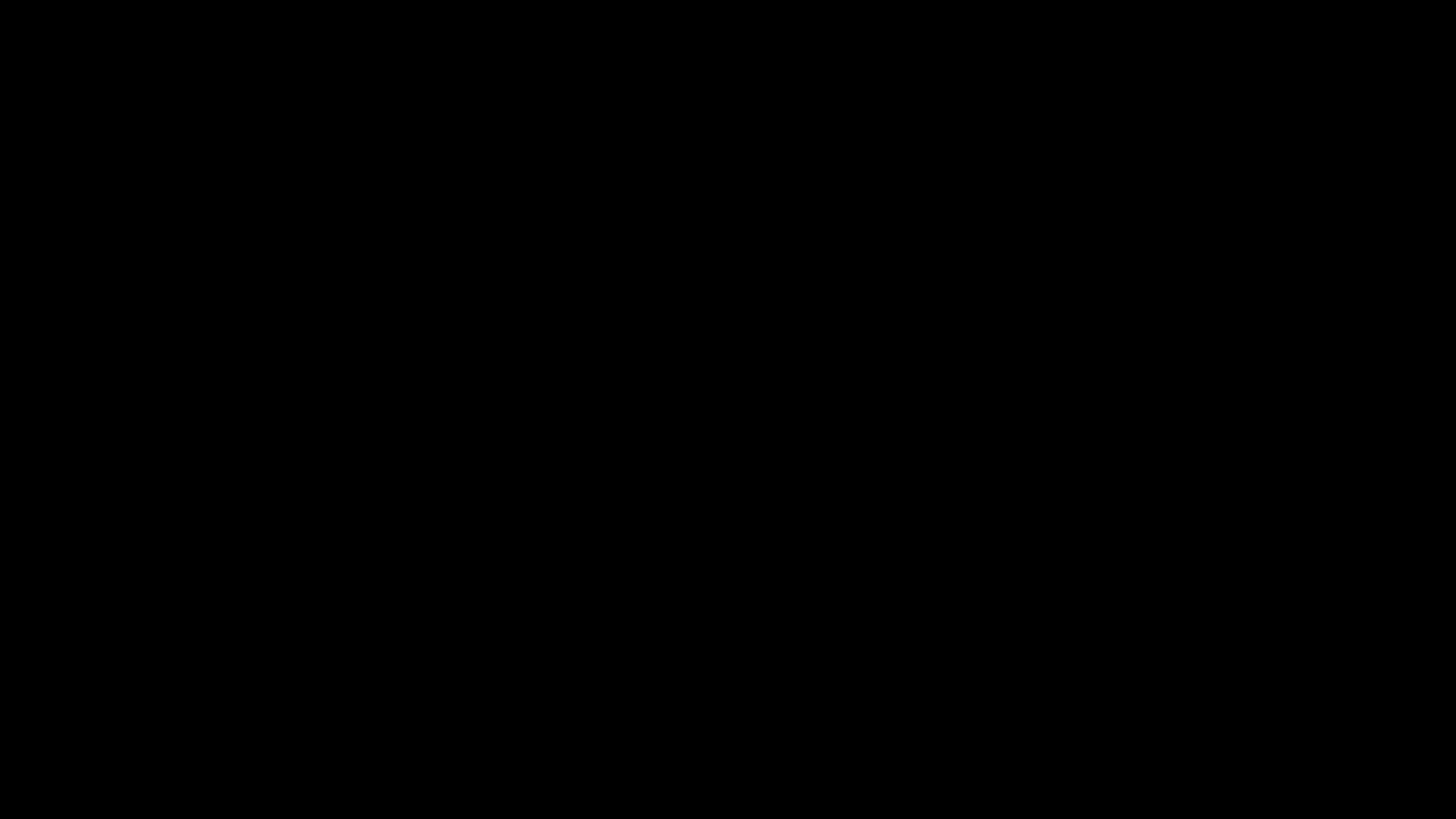# **Shema**

Deuteronomy 6:4-5

Hear, O Israel: The Lord our God, the Lord is one. 5 Love the Lord your God with all your heart and with all your soul and with all your Strength. NIV

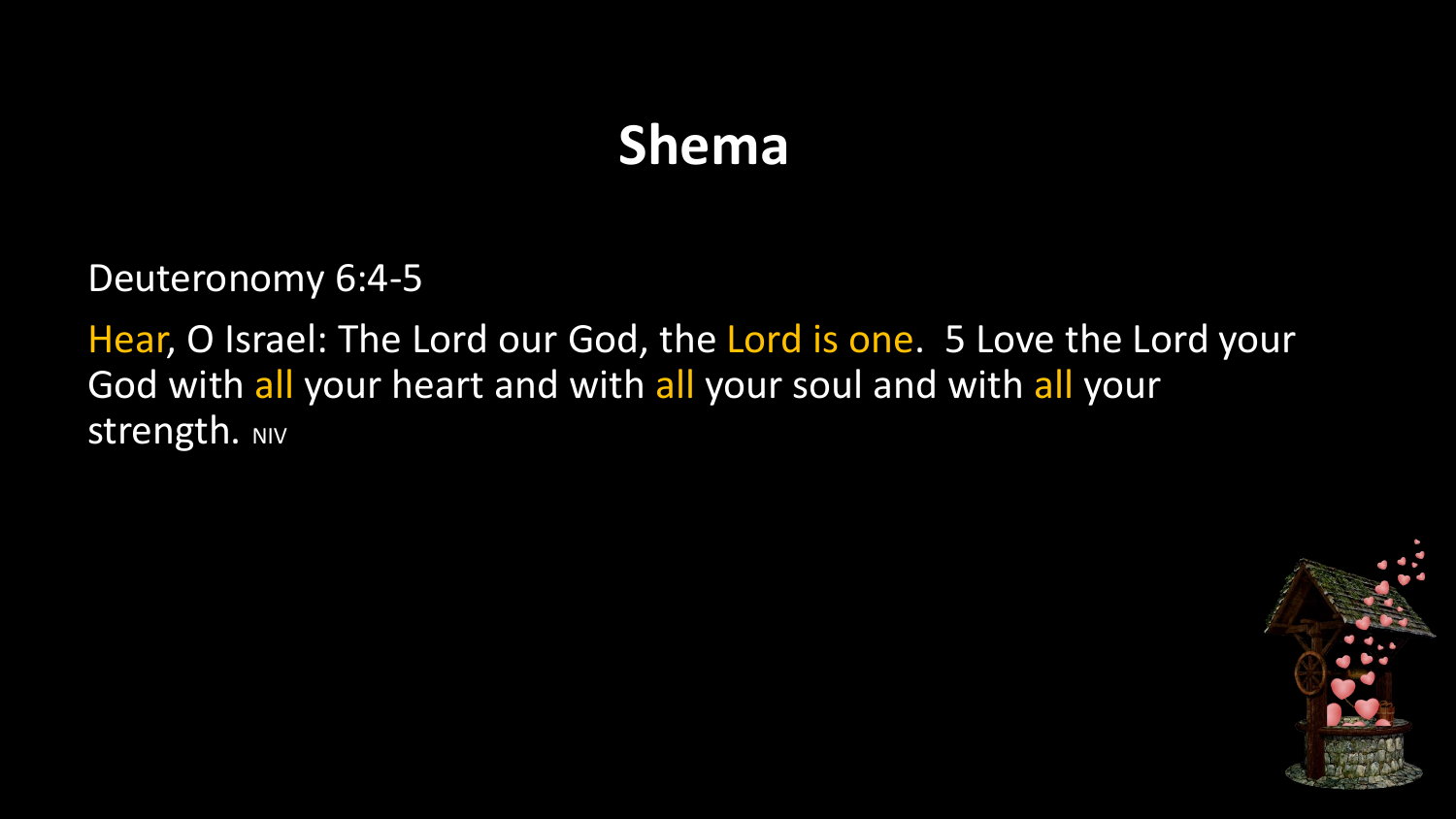#### Deuteronomy 11:13-21

13 So if you faithfully obey the commands I am giving you today — to love the Lord your God and to serve him with all your heart and with all your soul — 14 then I will send rain on your land in its season, both autumn and spring rains, so that you may gather in your grain, new wine and oil. 15 I will provide grass in the fields for your cattle, and you will eat and be satisfied.

16 Be careful, or you will be enticed to turn away and worship other gods and bow down to them. 17 Then the Lord's anger will burn against you, and he will shut the heavens so that it will not rain and the ground will yield no produce, and you will soon perish from the good land the Lord is giving you. 18 Fix these words of mine in your hearts and minds; tie them as symbols on your hands and bind them on your foreheads. 19 Teach them to your children, talking about them when you sit at home and when you walk along the road, when you lie down and when you get up. 20 Write them on the doorframes of your houses and on your gates, 21 so that your days and the days of your children may be many in the land that the Lord swore to give your forefathers, as many as the days that the heavens are above the earth. NIV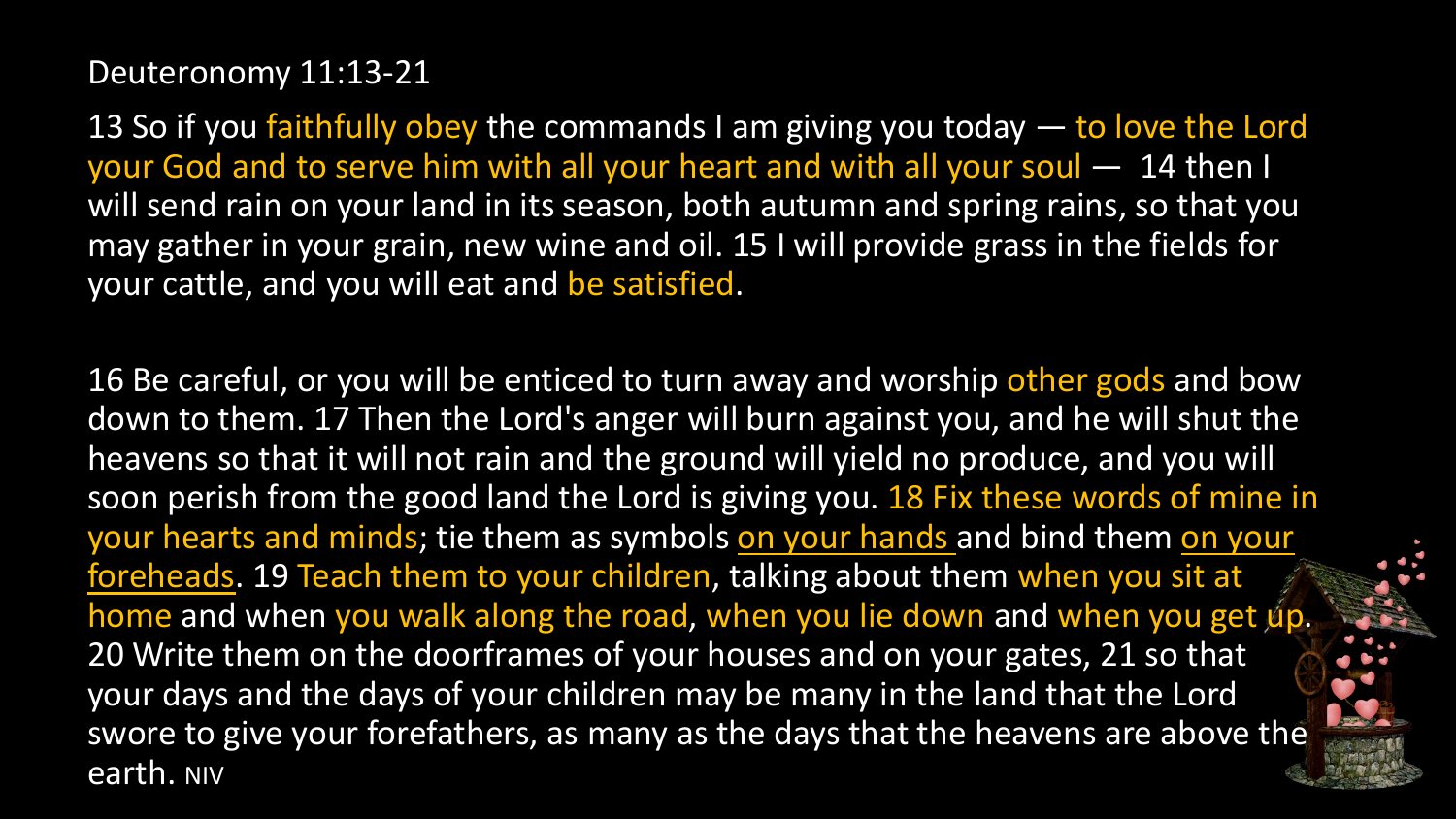37 The Lord said to Moses, 38 "Speak to the Israelites and say to them: 'Throughout the generations to come you are to make tassels on the corners of your garments, with a blue cord on each tassel. 39 You will have these tassels to look at and so you will remember all the commands of the Lord, that you may obey them and not prostitute yourselves by going after the lusts of your own hearts and eyes. 40 Then you will remember to obey all my commands and will be consecrated to your God. 41 I am the Lord your God, who brought you out of Egypt to be your God. I am the Lord your God." NIV

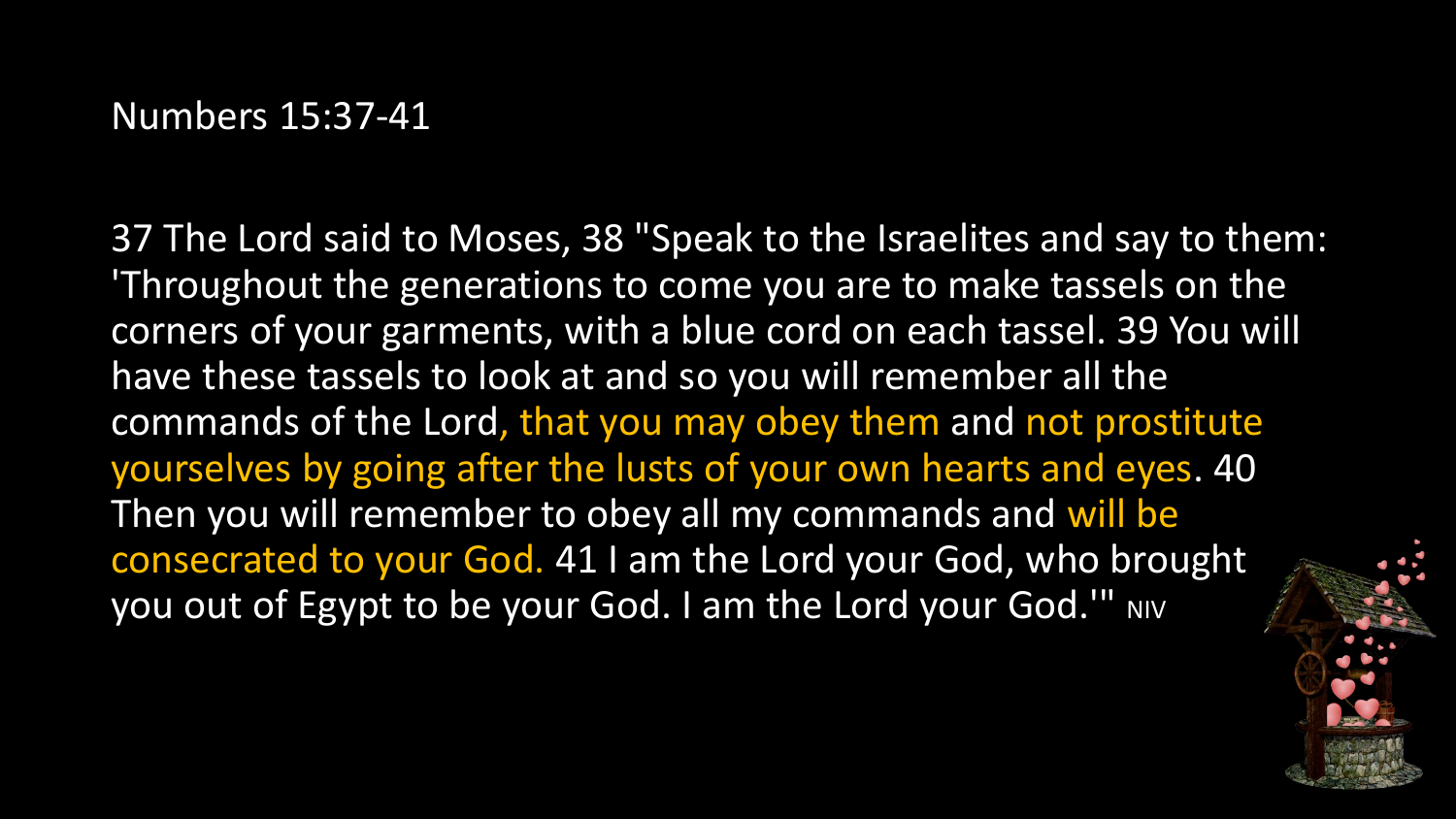**The second command Jesus highlights…**

**Leviticus 19:18**

**'You shall not take vengeance, nor bear any grudge against the sons of your people, but you shall love your neighbor as yourself; I am the Lord.** NASU

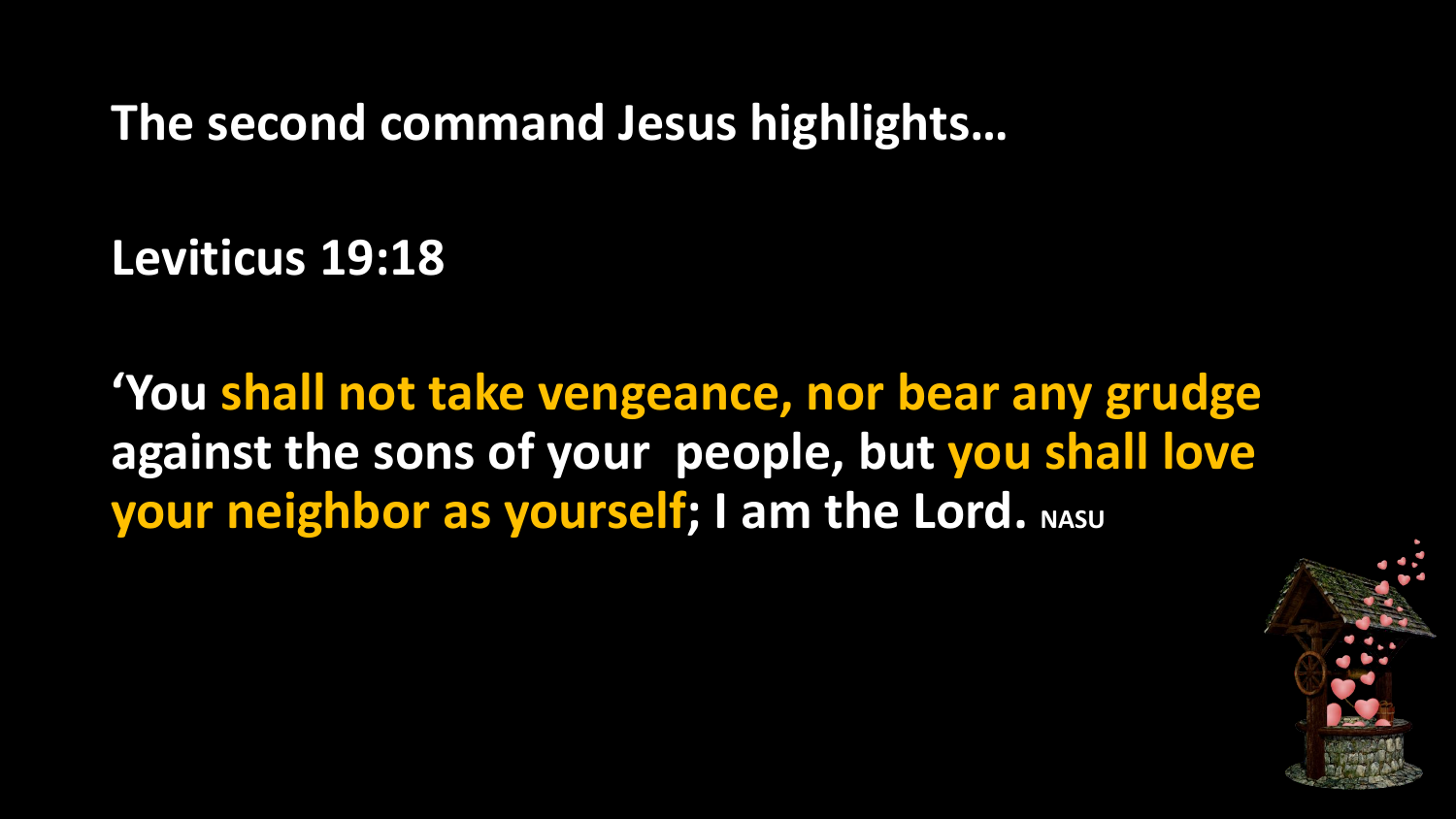## Modern day Pharisees…

### 1 Corinthians 13:1-3

If I speak in the tongues of men and of angels, but have not love, I am only a resounding gong or a clanging cymbal. 2 If I have the gift of prophecy and can fathom all mysteries and all knowledge, and if I have a faith that can move mountains, but have not love, I am nothing. 3 If I give all I possess to the poor and surrender my body to the flames, but have not love, I gain nothing. NIV